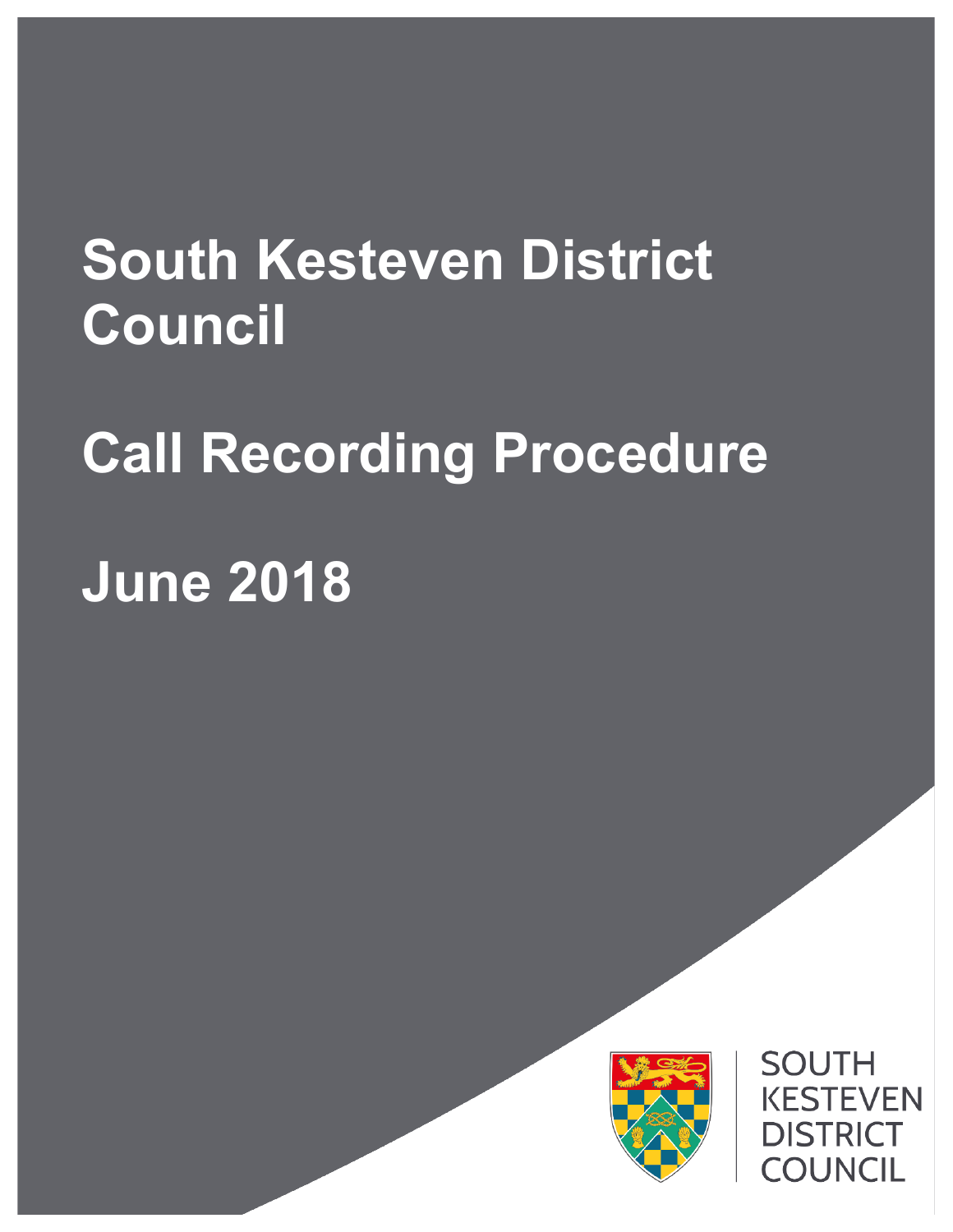### **Introduction**

South Kesteven District Council uses call recording technology. Like many organisations, this is standard practice and allows us to monitor the quality of calls, to train and develop our staff, and adhere to compliance and security procedures.

All calls made from or received into the Customer Service Centre, the Revenues and Benefits team, the Repairs team and our Reception desk will be recorded. The recordings will only be used for the purposes set out in this policy. If calls are transferred to another team, the call recording will cease once the call has been successfully transferred, unless the call is to another of the teams listed here.

## **The purpose**

We will ensure that the recordings are used fairly, and that we comply with the requirements of relevant legislation, including:

- $\triangleright$  The Regulation of Investigatory Powers Act 2000
- $\triangleright$  The Telecommunications (Lawful Business Practice ) (Inception of Communications Regulations) 2000
- $\triangleright$  The Telecommunications (Data Protection and Privacy) Regulations 1999
- $\triangleright$  Payment Card Industry Data Security Standard (PCI DSS)
- $\triangleright$  The General Data Protection Regulation 2018
- $\triangleright$  The Data Protection Act 2018
- $\triangleright$  The Human Rights Act 1998

#### **The Scope**

All calls made from or received into the Customer Service Centre, the Revenues and Benefits team, the Repairs team and our Reception desk will be recorded. Under normal circumstances, a call will not be retrieved or monitored unless:

- $\triangleright$  It is necessary to assist with the investigation of a complaint
- $\triangleright$  It is part of our 'spot checks' to ensure customer service standards are being met
- $\triangleright$  There is a threat to the health and safety of staff or visitors, or for the prevention or detection of crime
- $\triangleright$  It is necessary to check compliance with regulatory procedures
- $\triangleright$  It will help us to improve standards of call handling through use in training and coaching with our staff.